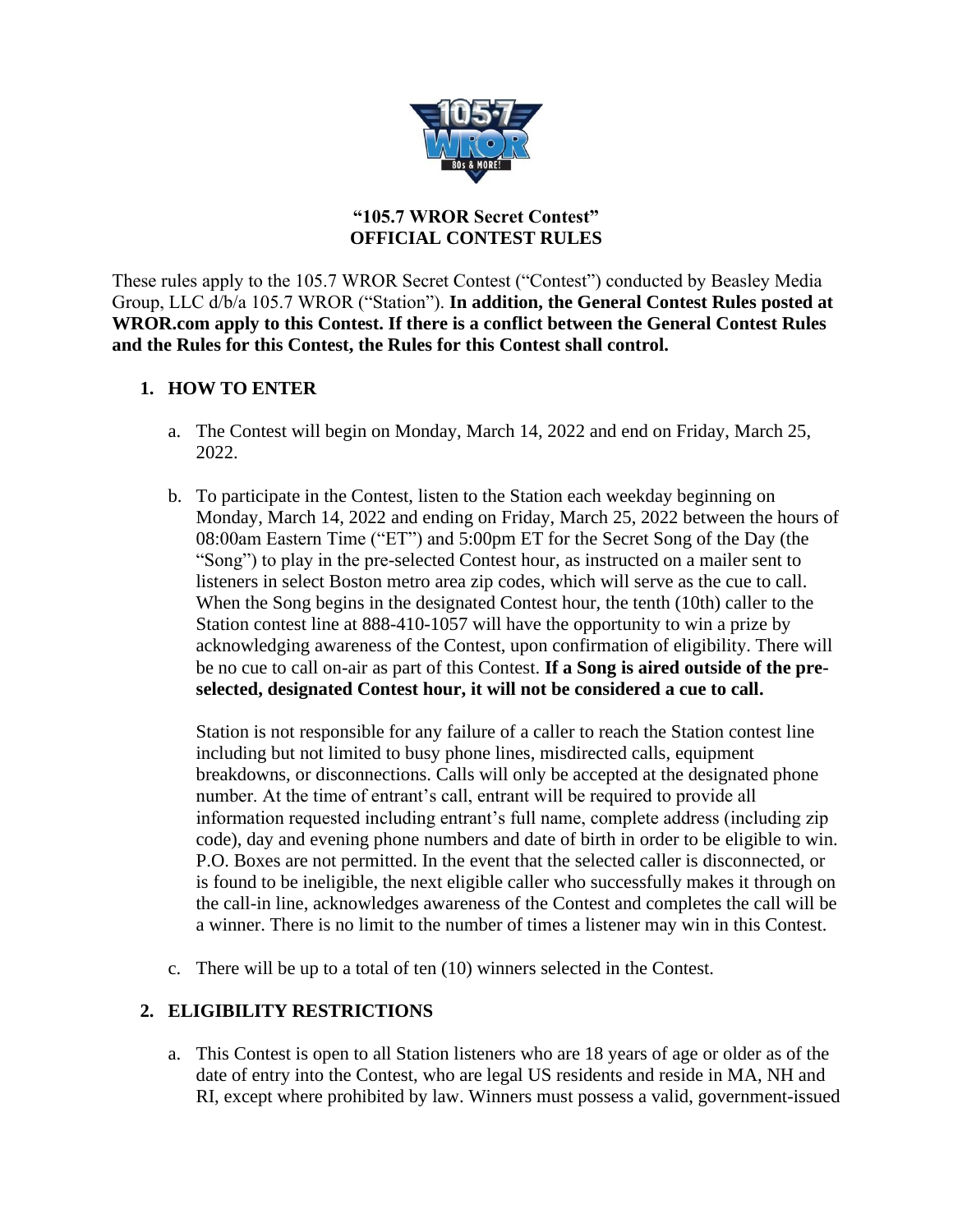ID and show proof of residency to verify eligibility.

- b. **Only members of the household who this mailer is addressed to are eligible to participate in the Contest.**
- c. **There is no limit to the number of times a listener may win in this Contest.**

# **3. PRIZES**

a. Up to ten (10) prizes will be awarded in this Contest. Each prize consists of five hundred dollars (\$500) in the form of a company check issued in the name of the winner. Approximate Retail Value ("ARV") of each prize is \$500.

No check will be awarded, processed or mailed until winner has claimed the prize at the Station, presented all required documentation, and signed all required releases and tax forms. Checks will then be issued within approximately eight (8) weeks following confirmation of eligibility and completion of all requisite releases and IRS forms.

b. Prizes or prize certificates must be claimed as described by the Station at the time of winning. Failure to claim Prize by the specified time will result in forfeiture of the prize. It is the winner's sole responsibility to claim the Prize or prize certificate within the timeline provided in these Official Rules. In the event that a prize or prize certificate is mailed to the winner, it will be with the prior written consent of the winner and therefore, winner assumes the risk of its arrival. The Station is not responsible for the safe arrival of a prize or prize certificate.

# **4. SELECTION OF WINNERS**

- a. Up to ten (10) winners will be selected and notified on-air as described above.
- b. Entrants must listen to the Station but need not be present to win.
- c. Odds of winning depend in part on the number and order of calls received.
- d. Decisions of Station management with respect to the Contest are final.

# **5. CONDITIONS**

- a. The Station reserves the right to end any contest or amend these rules upon announcement on air and by publication at www.wror.com.
- b. For website contests: By use of the Station's website and by entering this Contest, entrants agree to the Station's Terms of Service Agreement and to the use of Personal Information as stated in the Privacy Policy located at www.wror.com.
- c. Copies of the written Contest rules and a list of all winners are available during